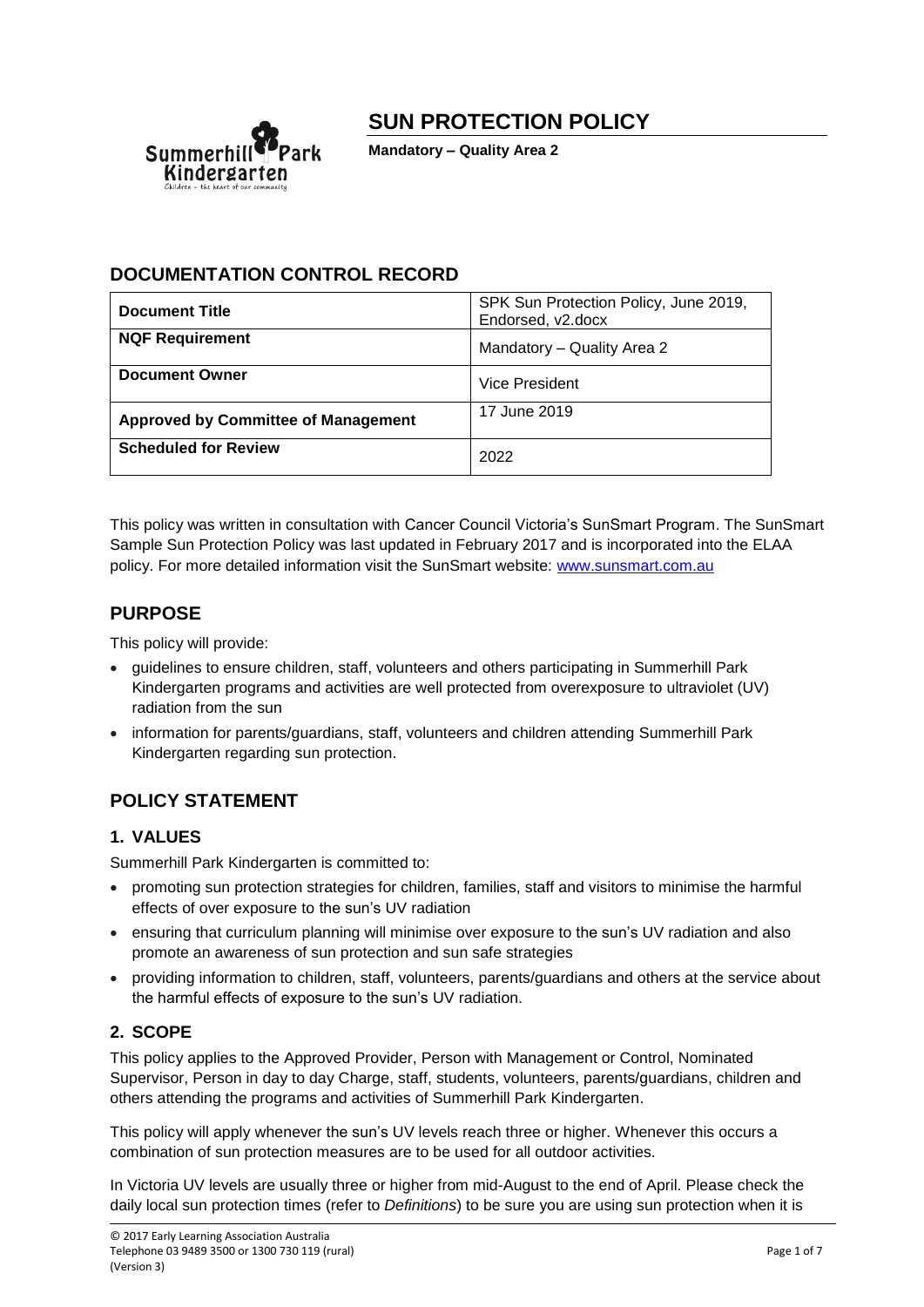required. Active outdoor play is encouraged throughout the day all year, provided appropriate sun protection measures are used when necessary.

# **3. BACKGROUND AND LEGISLATION**

### **Background**

Over exposure to the sun's UV radiation can cause sunburn, skin and eye damage and skin cancer. Australia has one of the highest rates of skin cancer in the world.

Children up to four years of age are particularly vulnerable to UV damage due to lower levels of melanin and a thinner stratum corneum (the outermost layer of skin). UV damage accumulated during childhood and adolescence is associated with an increased risk of skin cancer later in life.

A combination of sun protection measures (hats, clothing, sunscreen, shade and sunglasses) is recommended whenever UV levels are three or higher during daily sun protection times (refer to *Definitions*).

It is a requirement under the Occupational Health and Safety Act 2004 that employers provide a healthy and safe environment for all persons who access the service's facilities and/or programs.

Legislation that governs the operation of approved children's services is based on the health, safety and welfare of the children and requires that children are protected from hazards and harm.

#### **Legislation and standards**

Relevant legislation and standards include but are not limited to:

- *Child Wellbeing and Safety Act 2005* (Vic) (Part 2: Principles for Children)
- *Education and Care Services National Law Act 2010*: Section 167
- *Education and Care Services National Regulations 2011*: including Regulations 100, 101, 113, 114, 168(2)(a)(ii)
- *National Quality Standard,* Quality Area 2: Children's Health and Safety
- *Occupational Health and Safety Act 2004* (Vic)

# **4. DEFINITIONS**

The terms defined in this section relate specifically to this policy. For commonly used terms e.g. Approved Provider, Nominated Supervisor, Regulatory Authority etc. refer to the *General Definitions* section of this manual.

**Clothing for sun protection:** Clothing that is loose-fitting, made from cool, densely woven fabric and covers as much skin as possible: tops with elbow-length sleeves and, if possible, collars and kneelength or longer shorts and skirts. Singlet tops and shoestring tops/dresses do not provide adequate protection in the sun.

**Daily sun protection times:** Times when it is estimated that the sun's UV radiation will be three or higher. Information about the daily sun protection times is available in the weather section of the daily newspaper, on the SunSmart website at: [www.sunsmart.com.au,](http://www.sunsmart.com.au/) at myuv.com.au, as a free SunSmart app and as a free widget that can be added to websites.

**Shade:** An area sheltered from direct and indirect sun, such as a large tree, canopy, verandah or artificial cover. Shade can be built, natural or temporary and can reduce overall exposure to the sun's UV by 75%. When combined with appropriate clothing, hats and sunscreen, children can be well protected from UV over exposure when outdoors. Research shows that preschool environments with trees, shrubbery, and broken ground not only provides better sun protection in outdoor play but also triggers more physical activity.

**Sunhat:** SunSmart recommends broad-brimmed, legionnaire or bucket-style hats that shade the face, neck and ears. Baseball caps and visors offer little protection to the cheeks, ears and neck, and are not recommended.

**Sunglasses:** Sunglasses are optional. If worn, it is recommended that glasses are a close fitting, wraparound style that meet the Australian Standard 1067 (Sunglasses: Category 2, 3 or 4) and cover as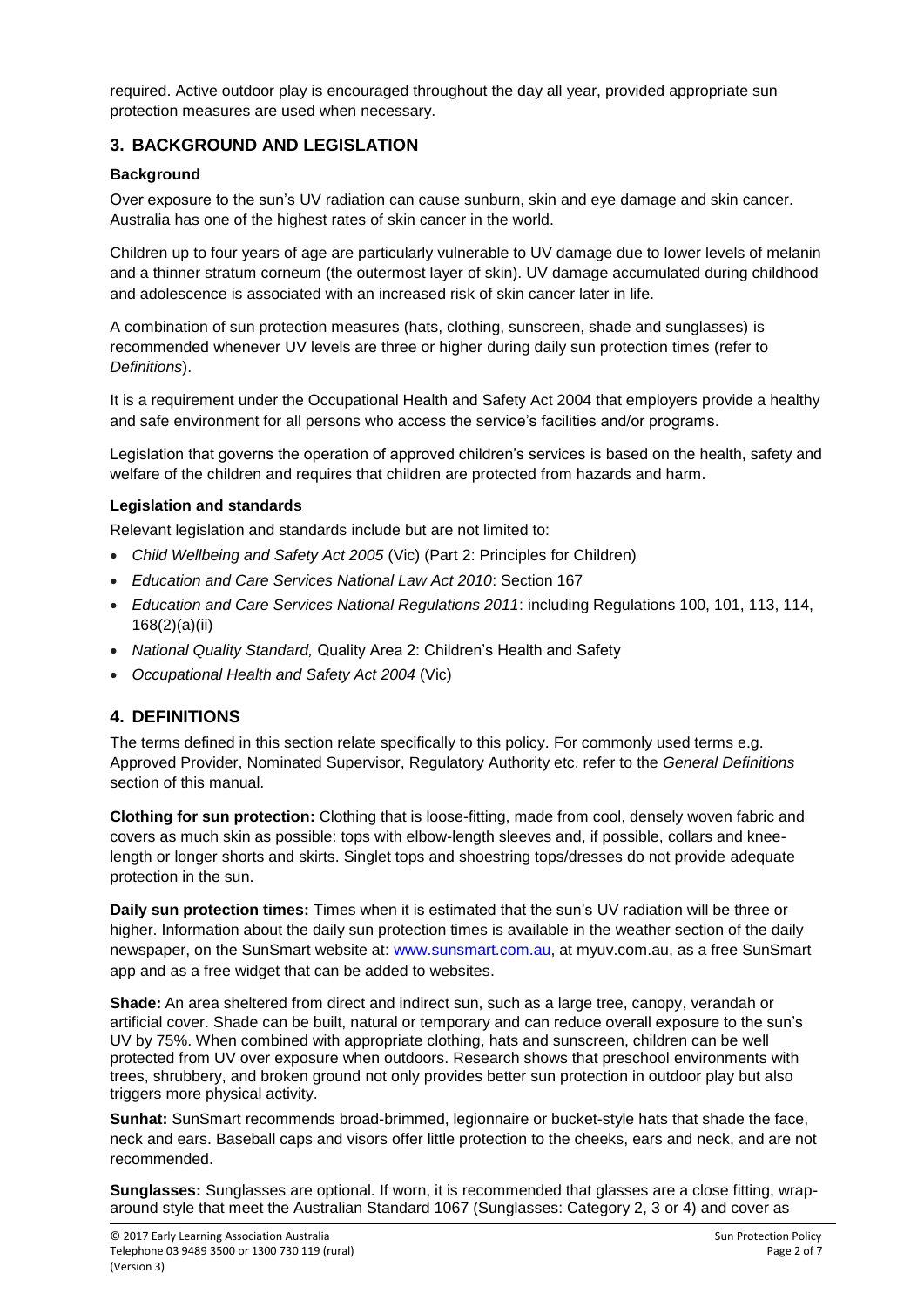much of the eye area as possible. Wearing a hat with a brim that shades the eyes can also reduce UV radiation to the eyes by 50%.

**Sunscreen:** SPF 30 (or higher) broad-spectrum, water-resistant sunscreen. Sunscreen should be reapplied every two hours, even when labelled 4 hours water resistance. Monitor the expiry date and store in a cool, dry place. From 3 years of age, children are encouraged to apply their own sunscreen under supervision of staff to help develop independent skills ready for school.

**SunSmart:** The name of the program conducted by Cancer Council to help prevent skin cancer: [www.sunsmart.com.au](http://www.sunsmart.com.au/)

# **5. SOURCES AND RELATED POLICIES**

#### **Sources**

- AS 4685.1: 2014 Playground equipment and surfacing General safety requirements and test methods
- Safe Work Australia: Guidance Note [Sun protection for outdoor workers](https://www.worksafe.vic.gov.au/__data/assets/pdf_file/0012/198687/WorkSafe_WSV17410108.16_FactSheet_final.pdf) (2016)
- Cancer Council Australia: [www.cancer.org.au/sunsmart](http://www.cancer.org.au/sunsmart)
- Get Up & Grow: Healthy eating and physical activity for early childhood. Department of Health resources. Particularly Section 2 of the Director/Coordinator Book and the Staff Book: [http://www.health.gov.au/internet/main/publishing.nsf/Content/phd-early-childhood-nutrition](http://www.health.gov.au/internet/main/publishing.nsf/Content/phd-early-childhood-nutrition-resources)[resources](http://www.health.gov.au/internet/main/publishing.nsf/Content/phd-early-childhood-nutrition-resources)
- SunSmart: [www.sunsmart.com.au](http://www.sunsmart.com.au/)
- Victorian Institute of Teaching (VIT) [The Victorian Teaching Profession Code of Conduct](http://www.vit.vic.edu.au/__data/assets/pdf_file/0018/35604/Code-of-Conduct-2016.pdf) Principle 3.2
- [Australian Professional Standards for Teachers](http://www.vit.vic.edu.au/__data/assets/pdf_file/0005/38678/Opportunities-for-demonstrating-the-APST-through-Inquiry-approach.pdf) (APST) Standard 4.4 and 7.2
- ARPANSA [Radiation Protection Standard for Occupational Exposure](http://www.arpansa.gov.au/pubs/rps/rps12.pdf) to Ultraviolet Radiation (2006)
- Belonging, Being and Becoming [The Early Years Learning Framework](https://www.education.gov.au/early-years-learning-framework) (July 2009)
- [Victorian Early Years Learning and Development Framework](http://www.education.vic.gov.au/childhood/providers/edcare/pages/veyladf.aspx?Redirect=1) (VEYLDF) (May 2016)
- DET [Building Quality Standards Handbook](http://www.education.vic.gov.au/school/principals/spag/infrastructure/Documents/BuildingQualityStandardsHandbook(Oct2011).pdf) (BQSH): Section 8.5.5 Shade Areas

#### **Service policies**

- *Excursions and Service Events Policy*
- *Nutrition and Active Play Policy*
- *Occupational Health and Safety Policy*
- *Supervision of Children Policy*

# **RESPONSIBILITIES**

#### **The Approved Provider and Person with Management or Control is responsible for:**

- meeting the standards and requirements of the SunSmart early childhood program
- ensuring that this policy is up to date with current SunSmart recommendations: [www.sunsmart.com.au](http://www.sunsmart.com.au/)
- ensuring parents/guardians are informed about the *Sun Protection Policy* on enrolment, including the need to provide an appropriate sunhat and clothing for sun protection (refer to *Definitions*) for their child when attending the service
- providing a supply of sunscreen for use on all persons to whom this policy applies
- ensuring parents/guardians provide an authority for staff to apply sunscreen prior to their child commencing at the service (Attachment 1) and that this is stored with each child's enrolment record (refer to *General Definitions*)
- ensuring children wear appropriate sunhats, clothing for sun protection and sunscreen when attending the service
- providing appropriate spare sunhats for children and adults that will be laundered after each use
- ensuring there is adequate shade in the service grounds to protect children from over exposure to UV radiation (Regulation 114)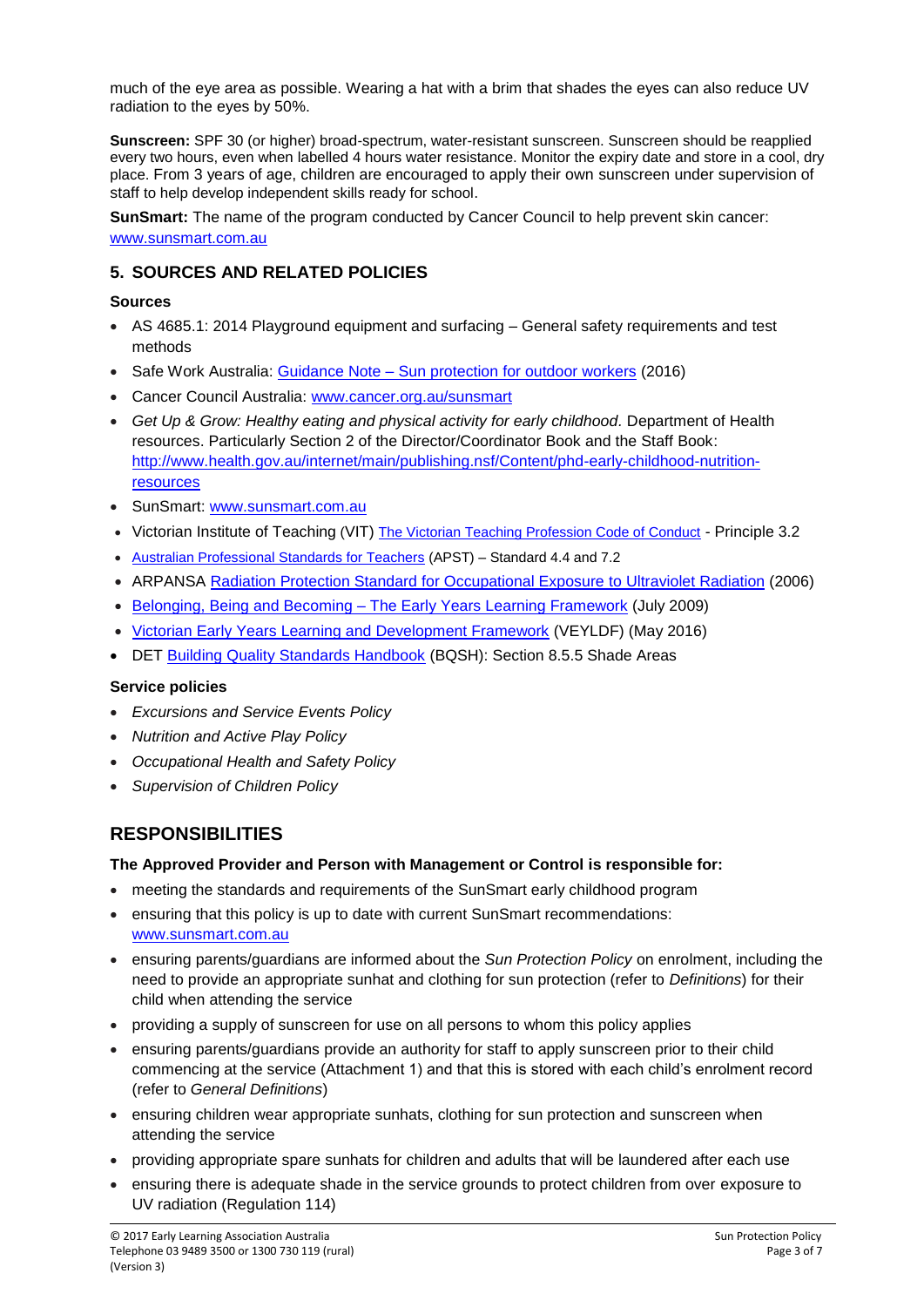- ensuring that program planning includes the application of a combination of sun protection measures for outdoor activities during the times specified in the *Scope* of this policy
- ensuring that the availability of shade is considered in a risk assessment prior to conducting excursions and other outdoor events (Regulations 100, 101)
- ensuring that information on sun protection is incorporated into the educational program (refer to the SunSmart website)
- ensuring all staff, children and other participants at the service wear sunhats, clothing for sun protection and sunglasses (optional) when outside, apply sunscreen and seek shade during the times specified in the *Scope* of this policy
- ensuring all staff are aware of the special needs of infants. Babies under 12 months should not be exposed to direct sun. They should remain in full shade and always be well-protected through the use of hats and cool, covering clothing when outside. With parental consent small amounts of a suitable SPF30 (or higher) broad-spectrum water-resistant sunscreen may be applied to babies over 6 months
- reinforcing this policy by providing information on sun protection (available on the SunSmart website) to service users via newsletters, noticeboards, meetings and websites etc.

#### **The Nominated Supervisor, Person in day to day charge and early childhood teachers are responsible for:**

- ensuring parents/guardians are informed of the *Sun Protection Policy* on enrolment, including the need to provide an appropriate sunhat and clothing for sun protection (refer to *Definitions*) for their child when attending the service
- obtaining a parent's/guardian's authority for staff to apply sunscreen prior to their child commencing at the service (Attachment 1) and storing this with each child's enrolment record (refer to *General Definitions*)
- ensuring program planning includes the application of a combination of sun protection measures for outdoor activities during the times specified in the *Scope* of this policy
- ensuring educators and staff are aware of the special needs of infants. Babies under 12 months should not be exposed to direct sun. They should remain in full shade and always be well-protected through the use of hats and cool, covering clothing when outside. With parental consent small amounts of a suitable SPF30 (or higher) broad-spectrum water-resistant sunscreen may be applied to babies over 6 months.
- ensuring the sun protection times on the SunSmart website or the SunSmart app are accessed daily to assist with the implementation of this policy
- ensuring information on sun protection is incorporated into the educational program (refer to the SunSmart website)
- ensuring that the availability of shade is considered in a risk assessment prior to conducting excursions and other outdoor events (Regulations 100, 101).

#### **All educators are responsible for:**

- accessing the daily sun protection times on the SunSmart or MyUV websites or the SunSmart app to assist with the implementation of this policy
- wearing sunhats, clothing for sun protection (refer to *Definitions*) and sunglasses (optional) when outside, applying sunscreen and seeking shade during the times specified in the *Scope* of this policy
- ensuring each child, and any other participant at the service, wears an appropriate sunhat, clothing for sun protection and sunscreen for all outdoor activities during the times specified in the *Scope* of this policy
- keeping babies under 12 months out of direct sun whenever UV levels are three or higher
- checking that all sunhats brought to the service meet the SunSmart recommendation for adequate protection, are named and stored individually
- ensuring spare sunhats are laundered after each use
- applying sunscreen (refer to *Definitions*) to children's exposed skin except in cases where parents/guardians have not given authority. Where possible this should be done 20 minutes before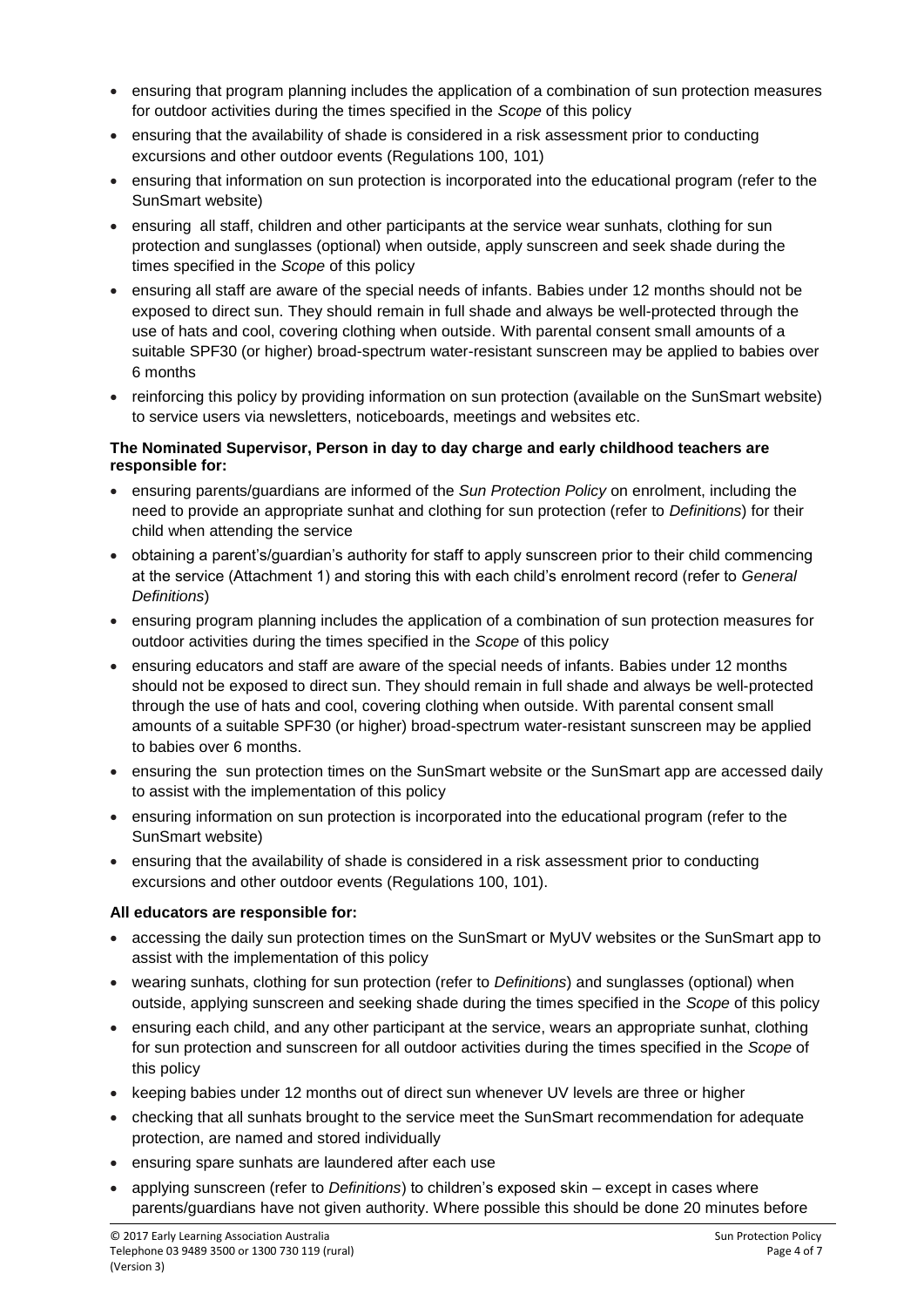going outdoors. Children, where appropriate, will be encouraged to apply sunscreen with the assistance of an educator (sunscreen is to be reapplied every two hours)

- storing sunscreen in a cool place and monitoring the expiry date including for sunscreen supplied by parents/guardians
- ensuring that children without appropriate sunhats or clothing for sun protection play in the shade or in a suitable area protected from the sun
- encouraging children to seek shade when playing outside and utilise shaded areas for outdoor equipment that is not fixed during the times specified in the *Scope* of this policy
- encouraging children to wear sunhats when travelling to and from the service
- ensuring that sun protection strategies are a priority when planning excursions
- co-operating with their employer with respect to any action taken by the employer to comply with the *Occupational Health and Safety Act 2004*.

#### **Parents/guardians are responsible for:**

- providing a named, SunSmart approved sunhat (refer to *Definitions*) for their child's use at the service
- applying sunscreen to their child before the commencement of each session during the times specified in the *Scope* of this policy
- providing written authority for staff to apply sunscreen to their child
- providing, at their own expense, an alternative sunscreen to be left at the service if their child has a particular sensitivity to the sunscreen provided by the service
- wearing a sunhat, clothing for sun protection (refer to *Definitions*) and sunglasses (optional) when outside at the service, applying sunscreen and seeking shade during the times specified in the *Scope* of this policy.

#### **Volunteers and students, while at the service, are responsible for following this policy and its procedures.**

# **EVALUATION**

In order to assess whether the values and purposes of the policy have been achieved, the Approved Provider and Person with Management or Control will:

- regularly seek feedback from educators, staff, parents/guardians, children, management and all affected by the policy regarding its effectiveness
- monitor the implementation, compliance, complaints and incidents in relation to this policy
- keep the policy up to date with current legislation, research, policy and best practice
- revise the policy and procedures as part of the service's policy review cycle, or as required
- notify parents/guardians at least 14 days before making any change to this policy or its procedures.

# **ATTACHMENTS**

• Attachment 1: Authority for staff to administer sunscreen

# **AUTHORISATION**

This policy was adopted by the Approved Provider of Summerhill Park Kindergarten on 17th June 2019.

# **REVIEW DATE:** APRIL 2022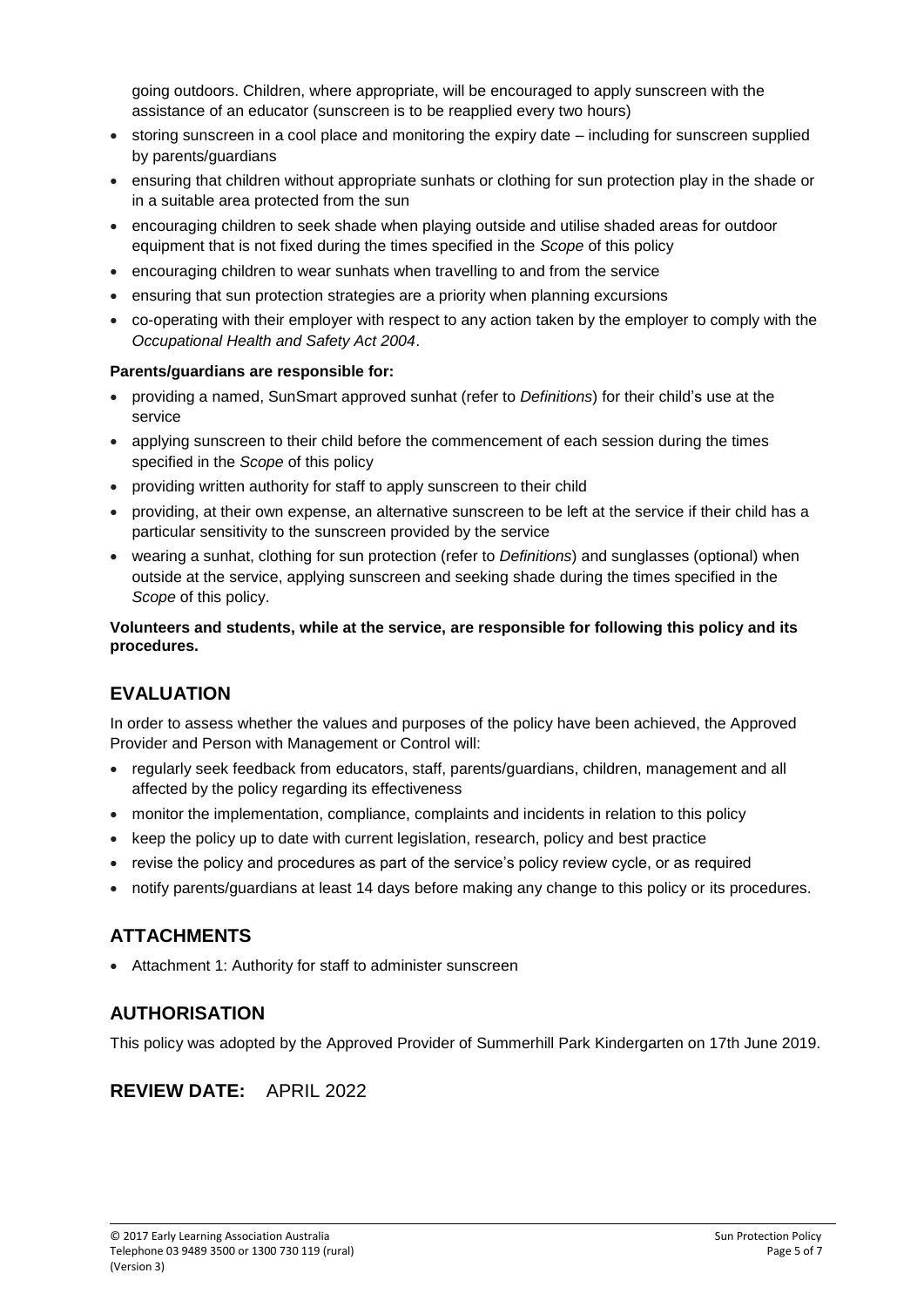# **DOCUMENT HISTORY**

| <b>Version</b> | <b>Date</b>     | By                                                                          | <b>Reason for change</b>                                                                                                                                                                   |
|----------------|-----------------|-----------------------------------------------------------------------------|--------------------------------------------------------------------------------------------------------------------------------------------------------------------------------------------|
| 0.1            | 2014            | <b>ELAA</b>                                                                 | Initial Draft - ELAA template 2014                                                                                                                                                         |
| 0.1            | 16/6/2015       | 2015 Yellow<br>Group Rep<br>(M Miles) &<br>Vice<br>President (H<br>Whittle) | Review and endorsement by CoM                                                                                                                                                              |
| 1.0            | 30/8/2015       | 2015<br>President (V<br>Ivan) & 2015<br>Vice<br>President<br>(H Whittle)    | -Addition of documentation control and history<br>tables.<br><b>First Final Version</b>                                                                                                    |
| 1.1            | April 2019      | Mira Haldun<br>(consultant)                                                 | Updated policy to new ELAA template v3<br>Removal of Standard 2.3 in line with updated<br><b>NQS</b><br>Added legislative jurisdiction to Occupational<br>Health and Safety Act 2004 (Vic) |
| $\overline{2}$ | 17 June<br>2019 | 2019<br>President<br>(I. Griffith)                                          | Review and endorsement by CoM                                                                                                                                                              |

# **ACKNOWLEDGEMENTS**

This policy has been reviewed and approved by Cancer Council Victoria on March 2017.